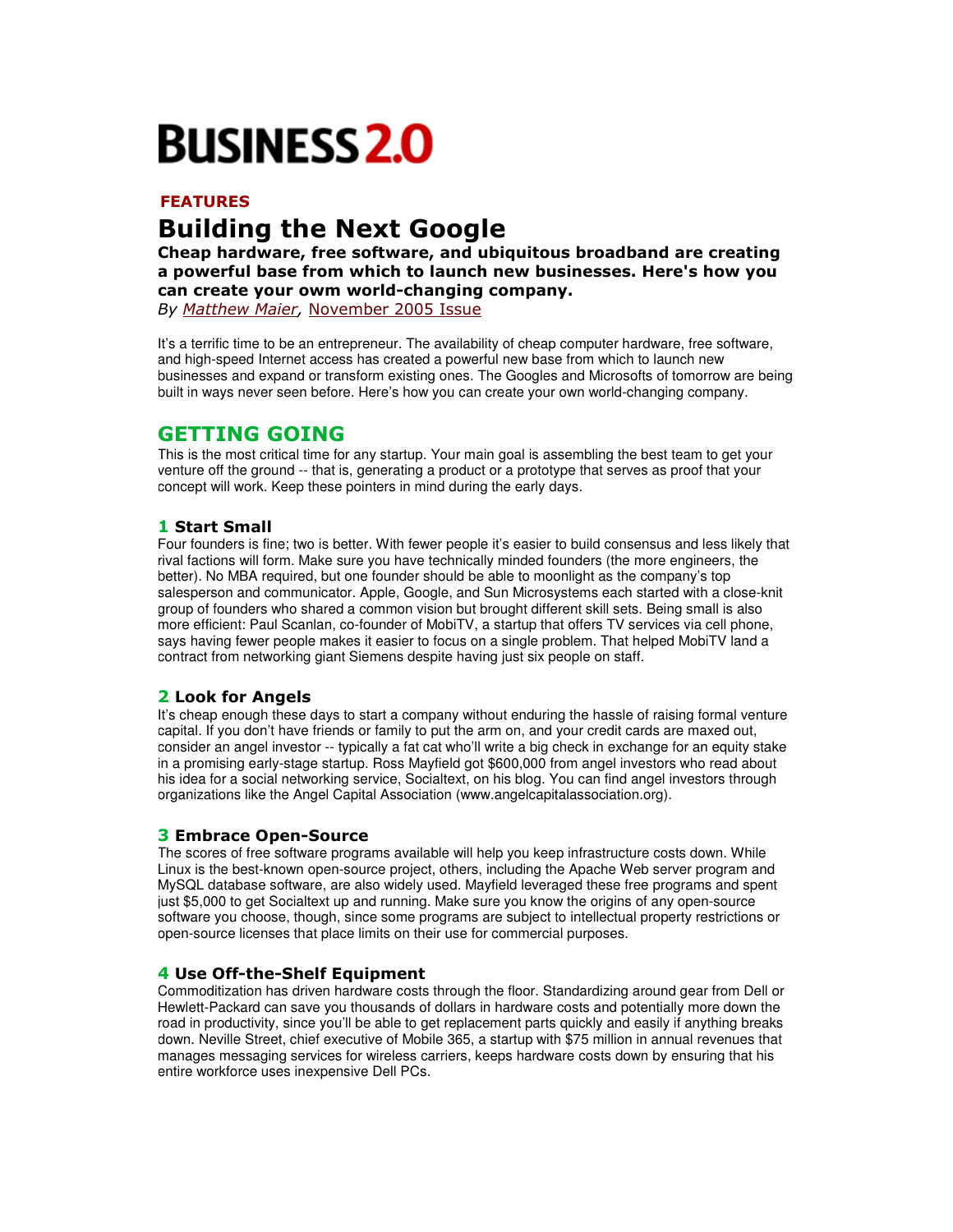#### 5 Launch Early, Launch Often

Expose your product to a community of users as soon as possible. Google has done this brilliantly with Gmail and Google Maps, letting the audience pound on the product and make suggestions about what's working and what's not. Be careful, though: If users are clamoring for specific features, you should either incorporate them immediately or give a clear explanation of why not. Firefox and Flickr were two of the most popular technologies of the past year, and their developers went to great lengths to incorporate suggestions from their audiences into the services. Imeem, a Palo Alto-based startup, tapped 10,000 testers to hone its social networking software, releasing product updates weekly.

# **FINANCING THE BUSINESS**

It's not raining venture capital the way it was during the dotcom days. You'll need a strong vision, a working prototype, and a ton of users to be taken seriously now on Sand Hill Road or any other place where the big venture capitalists congregate. "The idea of funding concepts is out the window," says Ken Gullicksen, a general partner at Morgenthaler Ventures. Here's how to be a rainmaker in today's climate.

#### 1 Bootstrap as Long as You Can ...

Developing your product as fully as possible allows you to get the greatest valuation for your company. So don't race to the money trough: "A \$1 million investment typically goes to a team that's still in the early stages," Gullicksen says. "At \$10 million, the team has probably lived longer on sweat and has a more developed product." In other words, there's a lot more to sell.

#### 2 ... But Know When to Tap the Venture Community

"When thousands of users spontaneously tell their friends about your product," says David Cowan, a general partner at Bessemer Venture Partners, "that's when you should start thinking about looking for money." Why is that a key milestone? It means the product is working; now you want to have the resources to do whatever it takes -- from hiring quality-assurance testers to signing partnerships with other companies -- to sustain that growth. For most businesses, that means it's time to turn to a VC.

#### 3 Don't Wait Too Long to Ask for More Money

Building a successful business almost always costs more and takes longer than you expect -- so make sure to start raising your next round while you've still got plenty of cash in the bank. If an investor knows that your company is desperate for cash, you may end up striking a Faustian bargain and be forced to give up too much equity. Fresh from raising \$20 million, Greg Ballard, chief executive of Glu Mobile, based in San Mateo, Calif., decided to accept an offer for another \$7.5 million from Time Warner (parent company of Business 2.0), even though Glu didn't need it immediately. "The valuation was good and so was the investor, so it became a smart strategic decision to take the money," Ballard says. "It's always good to have a well-stocked war chest."

#### 4 Think Beyond the Terms

Not all venture capitalists are created equal. Top-tier firms such as Kleiner Perkins Caufield & Byers and Sequoia Capital can offer connections to CEO talent and customers and can serve as useful strategic guides on your board of directors. Others focus on specific markets or sectors and have a better understanding of how to grow, say, an enterprise software firm or a consumer digital-media play. Make sure you match your business with the right VC.

## **MANAGING GROWTH**

The final stage of a startup's life is the trickiest. It's a critical juncture when you'll need to show steady growth of not only your revenues but also your staff. The types of hires you make and when you make them call for the finesse of an orchestra conductor. These five tips will help ensure that your company doesn't grow too fast -- or too slowly.

#### **1 Hire Smart**

Paul Graham, an entrepreneur who sold his second company, Viaweb, to Yahoo for \$50 million, says the first people you hire should be technical folks who can focus intensely on perfecting the product. Expensive marketing campaigns and advertising blitzes are no-nos for startups today; don't fill out your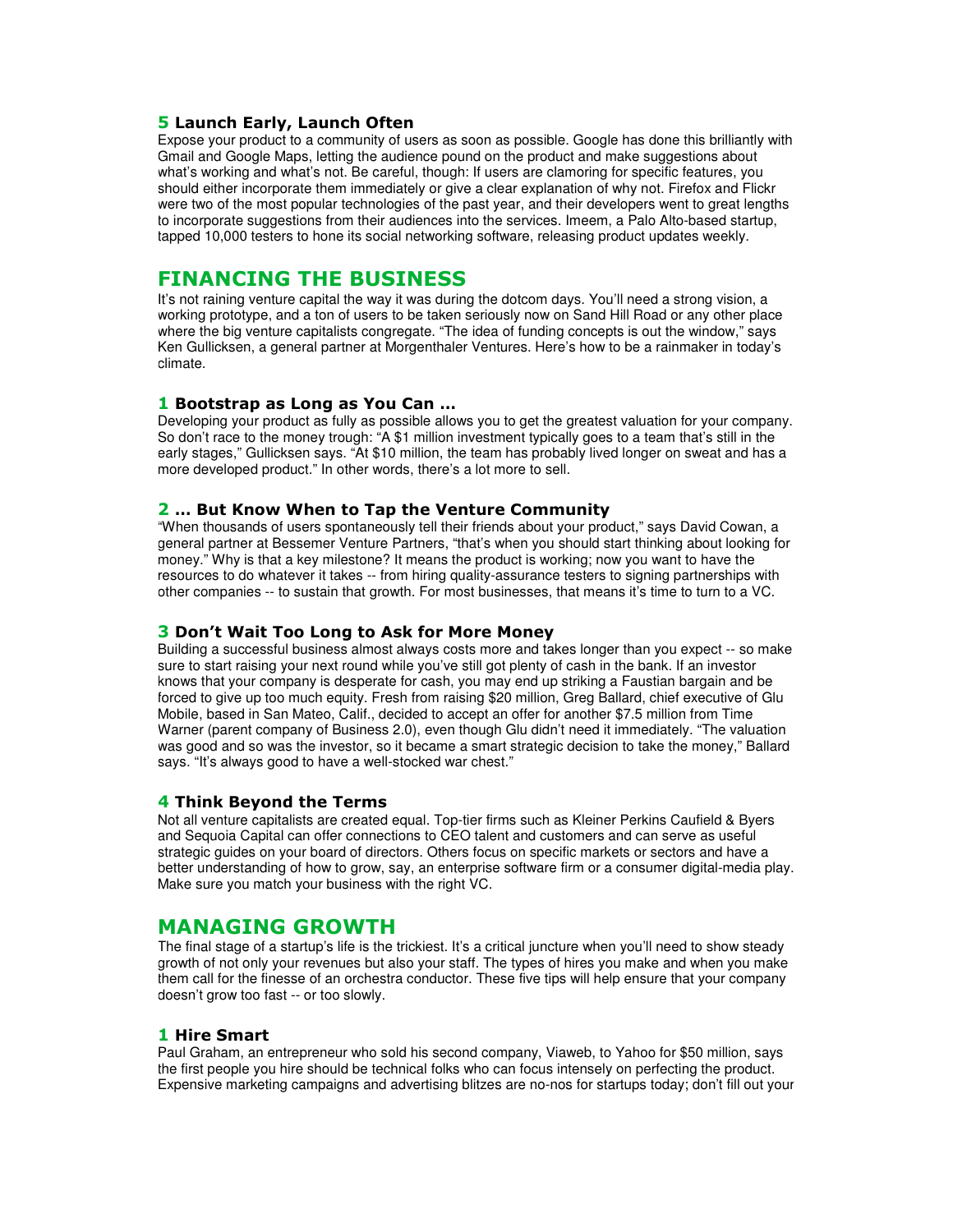sales and marketing team until after you've built a business that has proven it can generate cash.

#### 2 Sell It Yourself

An old VC adage: Hire slowly and fire quickly. Nowhere does this apply more than to the sales staff. While it's a critical component of any organization, the sales force is one of the most expensive. Luckily, selling the product happens to be a task that can be handled -- at least at first -- by most members of your team. Mark Leslie, founding CEO of software firm Veritas and a professor at Stanford's business school, even developed a model, called the Sales Learning Curve, to help companies determine when to start hiring salespeople. Read more about it at www.eldorado.com/pg\_newsletter\_read-7.html.

#### **3 Spread the Wealth**

If your startup hopes to compete for top talent, you'll need to offer something established companies can't: the chance to strike it check-out-my-new-Maserati rich. "If you are going to ask someone to take a risk on your startup, you have to give some equity," says Srivats Sampath, chief executive of Mercora, a popular Internet radio network. Still, make sure stock options vest over a four-year period, lest your top people be more concerned with cashing in than with building a lasting company.

#### 4 Bring In the Big Guns

Once you've built a product you can sell, you'll need the professionals -- experienced players who have done it before for larger companies and come equipped with deep Rolodexes. When it needed to land some big customers earlier this year, Palamida, a San Francisco-based risk-management software startup, hired former Sun Microsystems executive vice president Mark Tolliver as its chief executive. Within months Tolliver had tapped his network of contacts to help the 20-person firm land several new clients, including big-fish customer Cisco Systems.

#### 5 Know When to Step Aside

Leave your ego at the door and don't overstay your welcome. As has been painfully demonstrated many times, the founders often are not the best people to take the business to the next level. You might be a brilliant technologist but a lousy CEO. When Jim Clark wanted to bring Netscape to the masses, he was smart enough to step aside and let über-CEO Jim Barksdale come aboard. Barksdale helped the company navigate a successful IPO and negotiated a \$4.2 billion deal to sell Netscape to AOL in 1998.  $\blacklozenge$ 

# **BUSINESS 2.0**

#### **FEATURES**

# Tech's Big Comeback

Startups are hot -- again. Valuations are nuts -- again. Fortunes are being made -- again. Here's how to play it right this time. By Michael V. Copeland, November 2005 Issue

Two rubbery-looking potted plants adorn the lobby of 285 Hamilton Ave. in downtown Palo Alto. The five-story building sits across the street from City Hall and is a short bike ride from Stanford University. Google got its start down the street, as did Yahoo and Sun Microsystems. Downtown Palo Alto is the focal point for the massive surges of company creation that periodically course through Silicon Valley, and over the years, 285 Hamilton has proven to be an unusually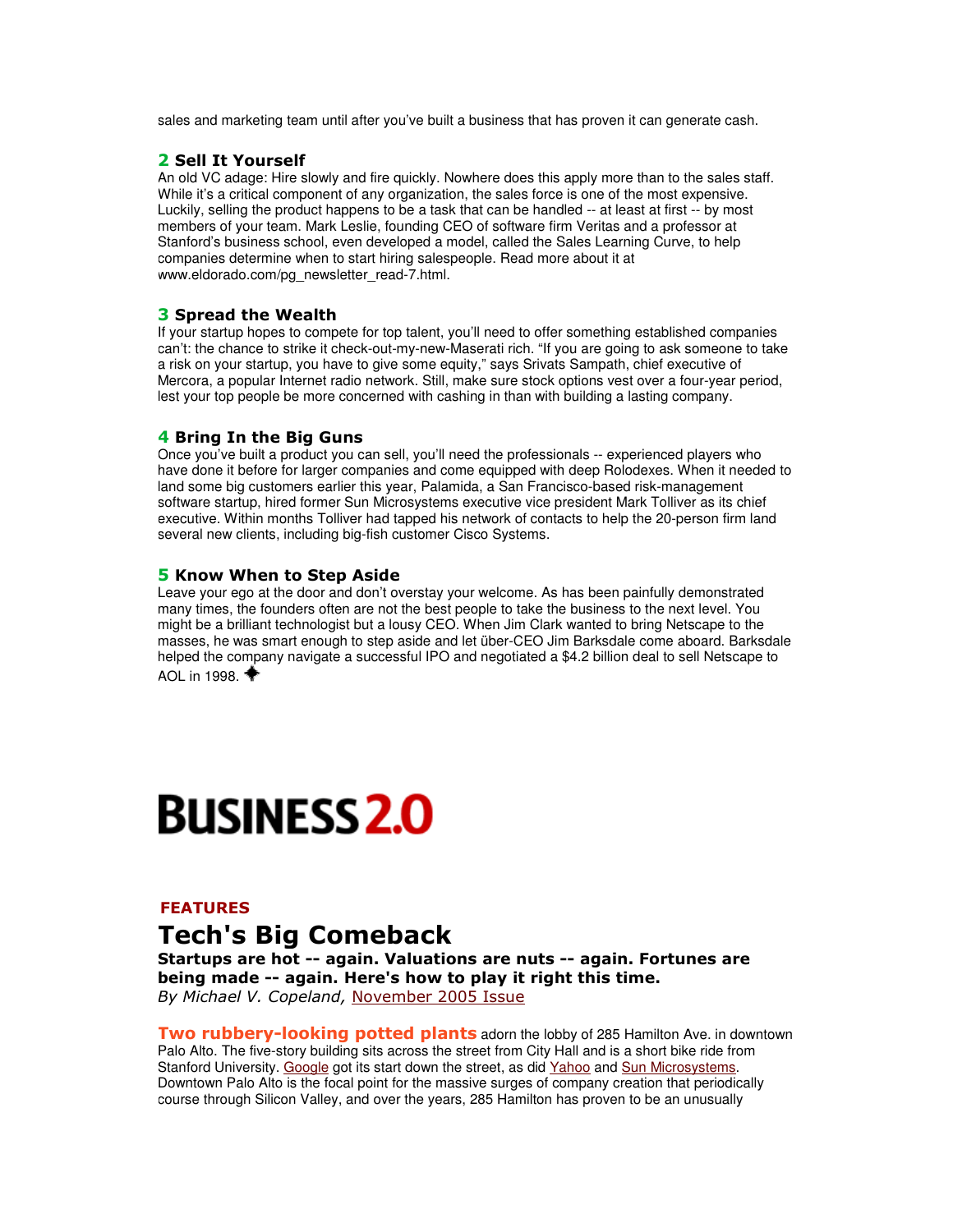accurate barometer for detecting early changes in the wind.

In the bubble days, cash-drunk startups jockeying for space packed the 285, as it's known. When the music stopped and the money ran out, so did many of the 285's tenants. Aside from a handful of longterm occupants like an old-line law firm and Palo Alto's building inspection division, much of the structure has been vacant since 2000.

That began changing about six months ago. Startups like digital-photo-sharing firm FilmLoop and social-networking software maker Imeem have moved into the 285. Business consultants and investment bankers are there, as are a law firm specializing in intellectual property and a new venture capital outfit. "This building was a wasteland back in April when we moved in," says Prescott Lee, cofounder of FilmLoop, which now occupies half of the fourth floor. "Now it's completely full."

So are many of the neighboring office buildings in downtown Palo Alto, and the coffee shops and the restaurants. Pop into the newest hot spot of the geek set, Coupa Café, just around the corner from 285 Hamilton, and you'll overhear seed deals getting done over spiced Venezuelan hot chocolate, along with much excited talk about can't-miss new business plans. On a recent afternoon, one nervous entrepreneur asks a harried Coupa barista for a description of Netscape founder Marc Andreessen so he won't miss him when the big guy arrives for a meeting. Sure enough, moments later, a newly buzzcut Andreessen wades into the caffeine- and Wi-Fi-fueled fray. Murmurs of "There he is" ripple through the crowd.

There's a time-warp feel to some of what you see around 285 Hamilton--the excitement, the energy, and, yes, the hype. But this is not the kind of whistling-past-the-graveyard cheeriness of, say, early 2000. It's not even the opportunity's-knocking-with-a-great-big-hammer feel of 1996, shortly after Netscape's historic IPO triggered the first Internet boom. What is on display in Palo Alto--indeed, increasingly in all of the nation's tech centers, from Seattle to Austin to New York--is the early stage of a new technology boom of potentially unprecedented power and durability. That may sound absurd at a time when the country seems besieged by ominous economic forces, from grinding wars to devastating floods to runaway gasoline and heating bills. But a growing body of evidence, both statistical and anecdotal, suggests that tech is taking flight again. And this time, even some circumspect observers of the tech scene believe, the industry could soar to greater--and more sustainable--heights than ever before.

Signs of the renaissance are popping up everywhere. Venture capital is flowing more profusely than it has since the late 1990s; money invested in early-stage startups could top \$1.5 billion this year, up 50 percent from last year and almost double 2003's figure. More significantly, the average seed investment, \$4.4 million, is three times what it was a year ago and larger than it was in 2000. That means that VCs are valuing startups at higher levels than at the height of the boom.

The downward trend in IT employment has abruptly reversed course, as companies both new and old hoard engineers. From January through June, tech added 161,000 new jobs, after losing 1 million from 2001 through 2004. Many of these jobs are in Silicon Valley, but IT hiring helped drive unemployment down in every major tech hub, and the Bureau of Labor Statistics predicts that Austin, Raleigh-Durham, and San Diego will all see double-digit employment growth in the next six years, largely from tech hiring.

Corporate IT spending, both an engine and an indicator of tech industry health, was up 9 percent through the first half of 2005 and is expected to rise 7 percent more in 2006. And it should spurt more strongly starting in 2008, when, Forrester Research and others predict, the current replacement-buying spree caused by yesterday's tight budgets will give way to a new wave of investment in cutting-edge technology. Commercial real estate, dead in most tech hubs postbubble, is roaring back: In San Francisco, the cost of premium space is expected to rise 20 percent next year to \$37 a square foot- short of the bubble peak of \$84, but higher than it was in early 1998. In downtown Austin, rents are up by as much as 20 percent, says Carl Condon, a real estate executive at Commercial Texas. "We have not been this busy since the last boom," he says.

Just as telling is the barely containable excitement of even some of the cooler heads in the entrepreneurial world. Many people who've long since made their fortunes--and who sat out the most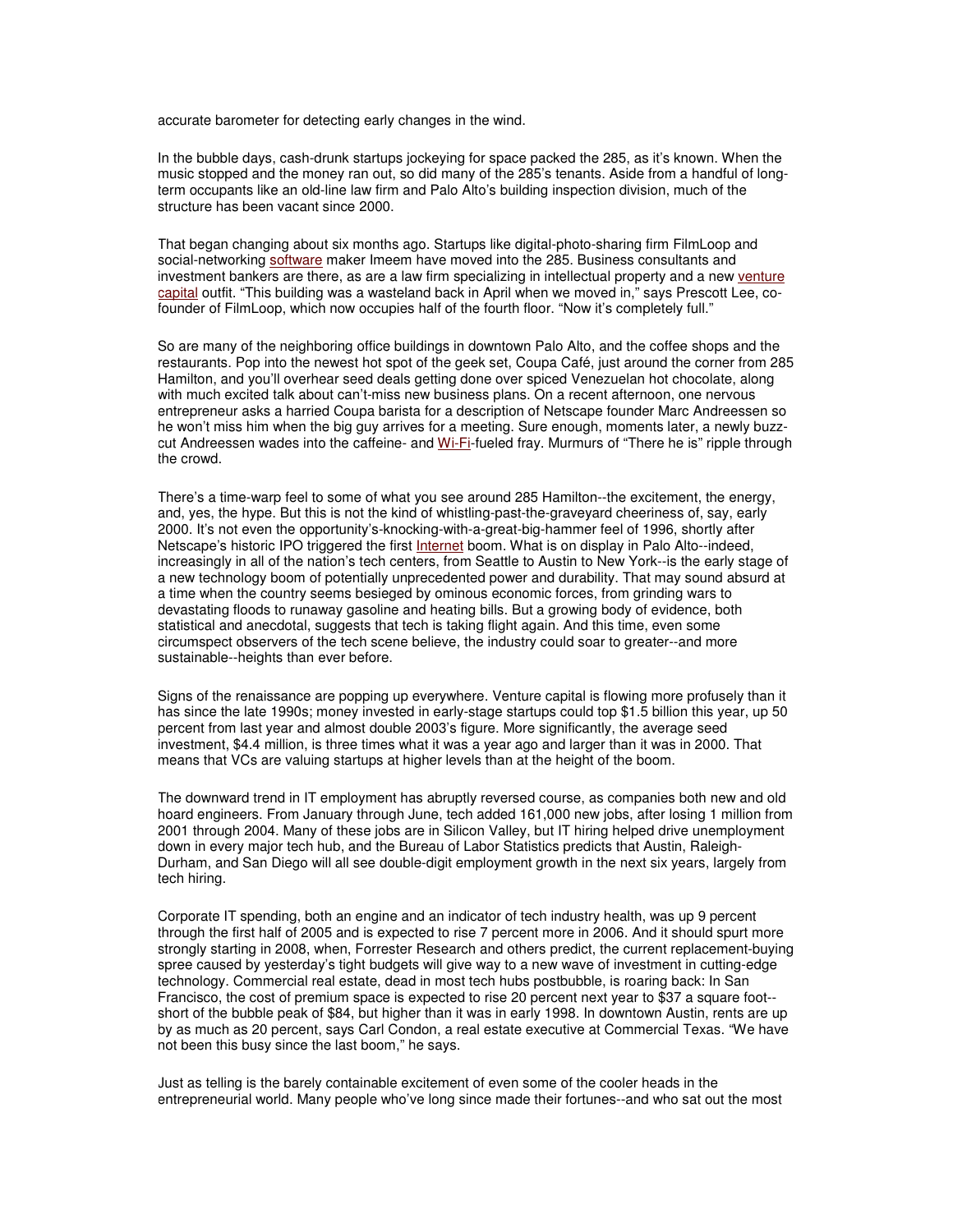fevered stretches of the last boom because they knew it had to end badly--are getting back in the game. They share a belief that profound technological changes have created unmatched conditions for starting new companies. Not just companies that can be taken public or sold for a quick kill; big, industry-defining companies--the next Googles and Microsofts. The fuel for that belief has been much discussed lately: Cheap computing hardware, free open-source software, and ubiquitous broadband have coalesced and matured, creating a totally new infrastructure for launching companies inexpensively. But there's more to it than that. The surge in online advertising, paid search, and other ways to monetize Web traffic are creating lucrative sources of profits--and a foundation for legitimate business models for Internet companies that didn't exist in the last boom.

All of this generates potent opportunities--and challenges--for established warhorses as well as startups. Everyone from Cisco Systems to IBM to News Corp. is maneuvering to react. And for a lot of entrepreneurial veterans, conditions today are sounding an irresistible call to the barricades. They believe they've learned how to avoid the mistakes of the last boom and figured out new ways to maximize their chances of creating something enduring. Andreessen has a new startup, a Web application developer called Ning. Raj Singh, who sold one of his earlier efforts, Cerent, to Cisco for \$8 billion in 1999 and spent the intervening years producing movies, is teeing up a new company. So are PayPal co-founder Max Levchin and Excite co-founder Joe Kraus. (See "Retooling the Entrepreneur," page 42.)

"I had no interest in doing another startup," says Kyle Mashima, the other FilmLoop co-founder, who saw one of his ventures go under in the '90s before spending nine years at Adobe Systems. "But the opportunities right now are too big to pass up. This is going to be huge."

Let us stipulate: Those black economic clouds could indeed rain on this parade. But many believe that the fundamental forces shaping tech's resurgence are resilient enough to bear up under all but the deepest recessions. In fact, the tech industry in many ways is following the classic arc of boomand-bust cycles produced by transformative technologies of the past, from the steam engine to electricity to the automobile. Each time, the revolutionary technology--the Internet, in today's case- brought a burst of new enterprises that were just too early and got wiped out by brutal consolidation.

"But when the revolution fails, evolution continues," says Carl Haacke, an expert on the history of economic bubbles. At the turn of the last century, one of the big technologies was radio. From 1920 through 1927, the number of radio stations in America went from fewer than 10 to more than 600. RCA, which was arguably the Google of its time, skyrocketed to \$397 a share in 1928. Then came the bust, and growth evaporated. "But people figured out how to use radio technology and developed business models, and the evolution started," Haacke says. By the end of 1975, there were some 4,000 radio stations in the United States.

Haacke says the tech industry is precisely at the point where the struggle to get aloft after the initial crash gives way to a sustained climb. He and others note that when Netscape's IPO kicked off the original Internet boom, there wasn't a proven, sturdy business model to support all the ideas that later came flying out into the market. This time there is. It starts with the melding of advertising, search, and e-commerce developed by what are now referred to in Silicon Valley as the Big Five--Amazon, eBay, Google, Microsoft, and Yahoo. Remember all those earnest predictions about how U.S. online advertising would hit \$10.5 billion by 2003? We all got a good schadenfreudian giggle when that proved delusional. But now advertisers are flocking to the Web; Internet advertising, \$9.6 billion last year, was up 26 percent in the first half of 2005 and is projected to hit \$12 billion for the year. Ad spending for traditional media--newspapers, magazines, TV--still dwarfs online ads, but it is expected to grow only 6 percent this year.

For now, most Web ad spending is going to the big players, steadily adding to their accumulation of scads of cash. At the end of September, Google was sitting on more than \$7 billion; Yahoo had about \$3.5 billion. Microsoft remains the cash king with almost \$40 billion on hand. A lot of that money will be earmarked for strategic objectives--acquisitions, say. But a good chunk of it will be spent in other ways, creating a slipstream that will pull many other companies along and provide strong impetus to the boom.

Combined, the Big Five are expected to shell out \$2.5 billion this year, on everything from new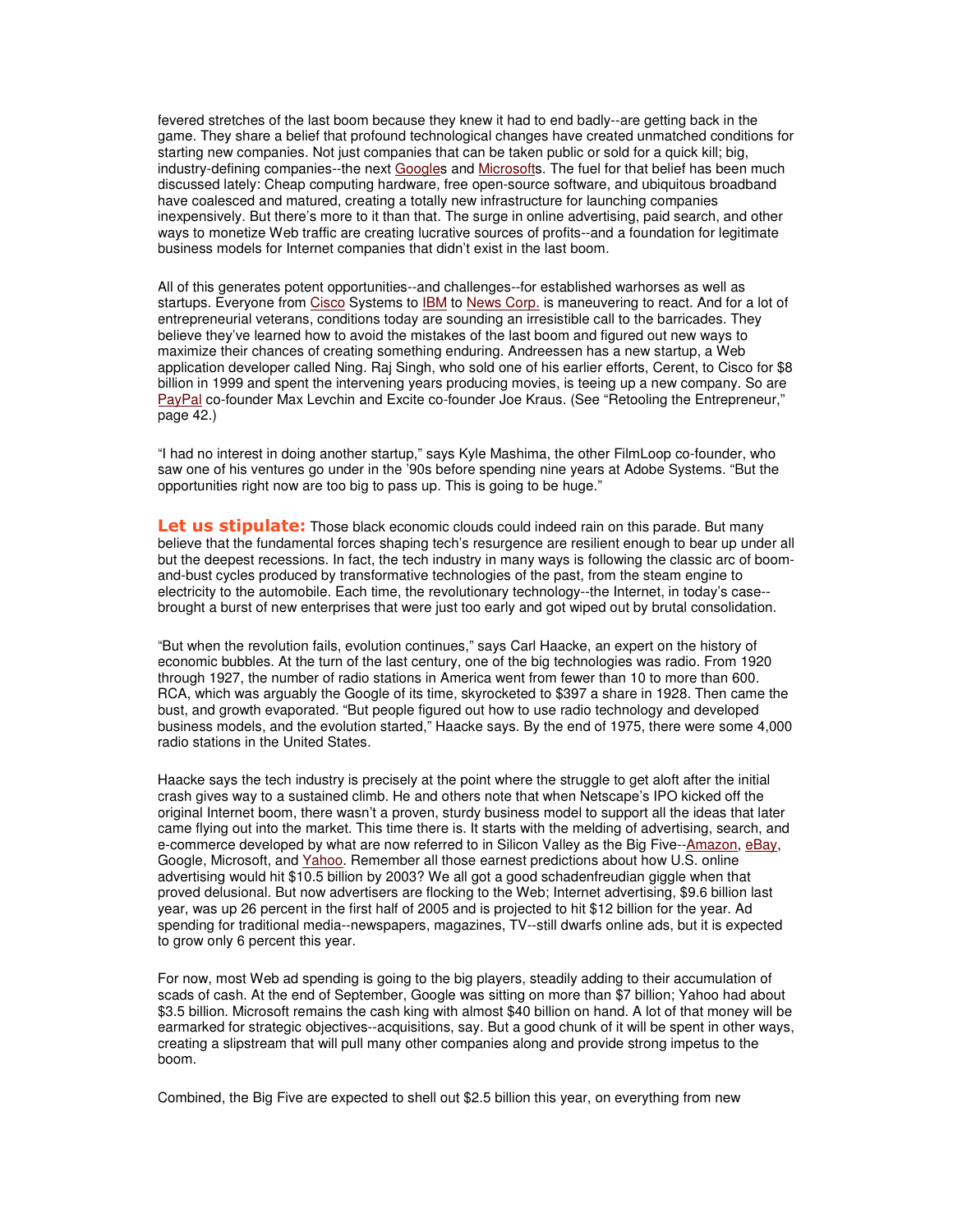computers and gear to office space and bandwidth. Google, for instance, is expected to spend hundreds of millions on a private Internet to connect its data centers. The beneficiaries of that kind of Big Five spending will include hundreds of vendors, from router makers Cisco and Juniper Systems to optical gear maker Ciena to drive manufacturers like Maxtor and Seagate.

At the same time, other corporations, having skimped on tech spending for years, are reaching the limits of their ability to avoid significant upgrading. Many tech executives say costs were cut so much during the past five years that there's no way to grow the bottom line without investing heavily in innovation and research, and that is usually accompanied by acquiring new cutting-edge tech systems. Forrester Research projects that IT spending will shift into high gear after 2008, when annual increases will surge into the double-digit range not seen since the late '90s. No one knows yet what effect Katrina, Rita, and other economic harpies will have on those projections. But as of now, there are clear signs of an IT spending uptick. "It's spooky," says Craig Harper, president of Lilien Systems, based in Larkspur, Calif., which designs and installs complex computer systems. "We've got \$30 million in business booked over the next six months, and we're one of the little guys." Lilien's orders have doubled in a year, he says.

Those are just a handful of proven sources of profits that can underpin real business models today; other than IT spending, most had no analogue back in the day. "The problem with the last boom was that it was a bunch of VCs getting together and writing on a napkin what the ideal company was," says Danny Rimer, a VC with London-based Index Ventures and an early investor in Skype, the Internet telephony startup that sold in September to eBay for \$2.6 billion. "The better entrepreneurs today are launching companies based on ideas that are already proven in some way, often with substantial revenues. Today's boom isn't a 'What if?' proposition -- it's substantiated."

It's that sense of a dawning of the real deal that's bringing the glow back to tech hubs across the United States. In some ways, Austin may have suffered even more drastically than Silicon Valley when the bubble burst. Austin doesn't have the concentration of venture capitalists and other financial infrastructure that at least provided something for the Valley to lean on in hard times. An estimated 75 percent of Austin-based startups died between 2000 and 2003. La Madeleine, a cafe that had been the province of hard-driving entrepreneurs during the boom, was taken over by soccer moms during the past four years. "Sad, but true," says Bill Ott, co-founder of HyEnergy Systems, a fuel-cell company in Austin. "But we're taking it back."

With numerous clean-energy startups like Ott's and a crop of new companies in wireless, consumer Internet services, and online software, the competition for tech workers is fierce again in Austin. "For people without experience, I have to pay 20 percent more than six months ago," says Joshua Kerr, a dotcom refugee from New York who runs software startup Ideal Science. "Even the interns have vanished. Clearly, the good times are back."

The lure of those good times enticed Indraj Gill out of a high-powered job at Dell, Austin's tech crown jewel, in April. Gill was director of worldwide marketing for the computer maker and a 13-year Dell veteran. Now he's the CEO of gNumber, a startup that uses VOIP technology to allow consumers to conduct online purchases over any phone.

Gill walked away from a six-figure salary at Dell. His stock options had stagnated; eyeing the run of Google and the monster valuation of Skype, Gill decided that financial home runs weren't being hit in more traditional companies anymore. "There are the same kinds of opportunities out there today that made the Yahoos and the Googles into what they are," he says. "We are just at the beginning of the Internet revolution. Now's the time to give it a shot."

The time is also right, Gill says, because of the confluence of technologies that have allowed him to build a company and a product with only \$1.2 million in seed capital. Even three years ago, without the prevalence of cheap VOIP systems to graft onto, gNumber could not have existed. The cost per call for Gill's service would have made it a nonstarter. Without open-source software, especially Asterisk, a program that operates the equivalent of a PBX switch on a PC, Gill would have been forced to write his own application--another potentially fatal cost. gNumber just launched, but given the commissions that online retailers like eBay pay, the eventual market for the service could be in the billions of dollars.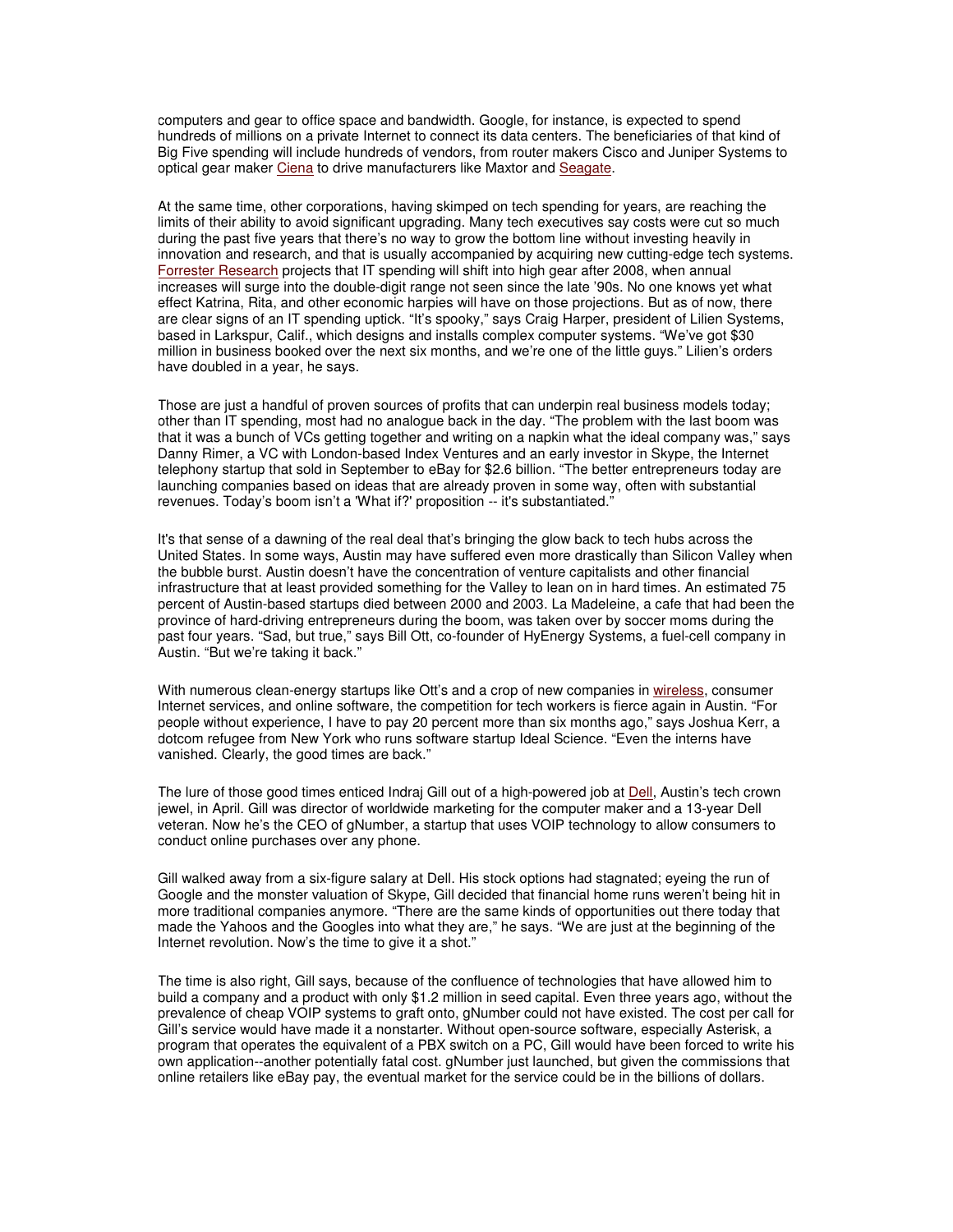Phil Wessells thinks he's onto something just as big. Wessells has already made a small fortune from offbeat ideas--a big seller, for instance, was a computer wrist pad he invented in his Mill Valley, Calif., garage by gluing a piece of a wetsuit to some rubber foam. His latest entrepreneurial spark is Qoop, a startup whose software allows anything digital to be printed on demand. With his business partner, Bill Murray (not the actor), as well as a design whiz in Los Angeles, a Web guy in San Jose, and contract programmers all over the world, Wessells could well be building the Kinko's of the Internet--and then some.

Qoop occupies the middle space between, for example, Yahoo's photo-sharing site Flickr and printing presses ready to crank out a photo album when someone on Flickr clicks the Qoop button. The company is linking up photo community sites, pet community sites, blogs, you name it, with an industrial back end that can print an image of a schnauzer on paper, T-shirts, mugs, whatever. Wessells and Murray focus on providing the enabling technology in the middle and leave the ink and presses to printers literally all over the world.

Qoop runs incredibly lean. It doesn't even have an office. But it has also seized on another new mechanism for protecting against downdrafts: instant response to consumer preferences that would have been impossible in the last boom. The near ubiquity of broadband is the main thing that makes this possible, by allowing superfast feedback from the collective intelligence out there online. In July, for instance, the Qoop team received an e-mail from a user on Buzznet, an online photo-sharing site akin to Flickr. "You know what I want?" wrote Jason Koxvold, the Buzznet customer. "A photobook that's all thumbnails." Koxvold wanted to save himself some money by packing in as many shots per page as possible.

Less than a week later, Qoop had a prototype up and running. Now it's one of Qoop's best-sellers. And Koxvold? He was the first to buy one. "This is fucking rad," Koxvold e-mailed after his purchase. "It's like two years of memory McNuggets!"

Since its Aug. 30 launch, Qoop has signed up not only Flickr but also Buzznet and several other popular photo-sharing sites. It's in talks with some large players on the Web to offer printing services to their users. On-demand printing is a \$34 billion-a-year market, so Wessells figures Qoop could easily be doing \$1 million a month in revenues as soon as next year, with only a handful of additional employees. Neither of the founders needed to start another company; they've each made a lot of money from past ventures. But like other veterans seizing on today's fertile conditions, they see their latest project as the really big one. "I've never seen anything that appears to scale so quickly and easily," Murray says. "This can be an insanely large business, and we can run it with very few employees."

Most of the hot startup activity today is focused on consumer Web plays like Qoop's, but the tech rebound has triggered a wave of entrepreneurial action in the long-troubled telecom sector as well. Singh, for instance, has been drawn back from film producing to found Sonoa Systems, which makes a hardware platform designed to goose the performance of corporate Web applications. He thinks it could be bigger than Cerent, the company he sold to Cisco for \$8 billion. David Hsiao, another telecom veteran, has launched Seattle-based Junxion, which has developed a router that uses 3G cellular networks to create instant Wi-Fi hotspots. Junxion is living on \$500,000 raised from angel investors; Hsiao's last startup, the bubble-era Monet Mobile, burned through \$85 million before collapsing. Junxion is just getting started, but by focusing on a narrow niche related to one of the hottest emerging technologies, Wi-Fi, the company has already lined up big-time customers like Google and the White House press corps, not to mention Willie Nelson and 50 Cent.

The recovery is also shaping the strategies and performance of many of the old tech lions. By historical business standards, they're showing surprisingly good growth, considering their size and the ho-hum recovery from the 2001 recession. It's rare for a company with tens of billions of dollars in annual sales to pull off double-digit growth. But Cisco's sales were up 11 percent year over year in its latest quarter, to \$6.6 billion. Its Linksys unit, which sells consumer and small-business networking gear, grew more than 30 percent, benefiting from the same spread of broadband that's a major driver of the new boom. Even Microsoft, for all its personnel defections to Google and tardy software releases, grew 8 percent last fiscal year, with revenues of \$40 billion. CFO Chris Liddell predicts double-digit growth next year, when Microsoft will finally release its new Windows Vista OS. Hewlett-Packard, Qualcomm, and Texas Instruments exceeded forecasts in the latest quarter, buoyed by